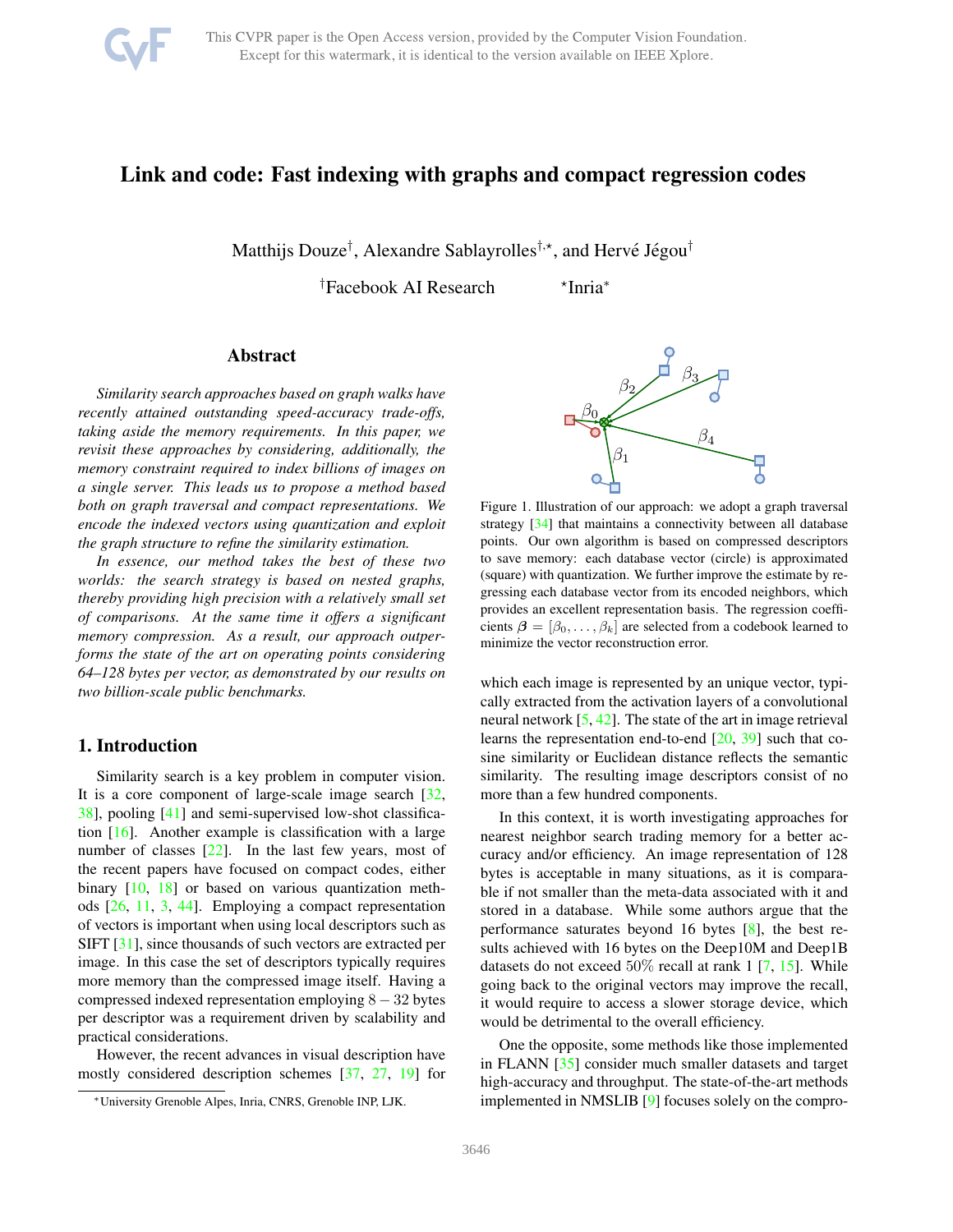mise between speed and accuracy. They do not include any memory constraint in their evaluation, and compare methods only on small datasets comprising a few millions vectors at most. Noticeably, the successful approach by Malkov *et al.* [\[33,](#page-8-25) [34\]](#page-8-15) requires both the original vectors and a full graph structure linking vectors. This memory requirement severely limits the scalability of this class of approaches, which to the best of our knowledge have never been scaled up to a billion vector.

These two points of views, namely compressed-domain search and graph-based exploration, consider extreme sides of the spectrum of operating points with respect to memory requirements. While memory compactness has an obvious practical advantage regarding scalability, we show in Section [3](#page-2-0) that HNSW (Hierarchical Navigable Small Worlds [\[33,](#page-8-25) [34\]](#page-8-15)) is significantly better than the Inverted Multi-Index (IMI) [\[6\]](#page-8-26) in terms of the compromise between accuracy and the number of elementary vector comparisons, thanks to the effective graph walk that rapidly converges to the nearest neighbors of a given query.

We aim at conciliating these two trends in similarity search by proposing a solution that scales to a billion vectors, thanks to a limited memory footprint, and that offers a good accuracy/speed trade-off offered by a graph traversal strategy. For this purpose, we represent each indexed vector by i) a compact representation based on the optimized product quantization (OPQ)  $[17]$ , and ii) we refine it by a novel quantized regression from neighbors. This refinement exploits the graph connectivity and only requires a few bytes by vector. Our method learns a regression codebook by alternate optimization to minimize the reconstruction error.

The contributions of our paper consist of a preliminary analysis evaluating different hypotheses, and of an indexing method employing a graph structure and compact codes. Specifically,

- We show that using a coarse centroid provides a better approximation of a descriptor than its nearest neighbor in a typical setting, suggesting that the first approximation of a vector should be a centroid rather than another point of the dataset  $[8]$ . We also show that a vector is better approximated by a linear combination of a small set of its neighbors, with fixed mixing weights obtained by a close-form equation. This estimator is further improved if we can store the weights on a per-vector basis.
- We show that HNSW offers a much better selectivity than a competitive method based on inverted lists. This favors this method for large representations, as opposed to the case of very short codes (8–16 bytes).
- We introduce a graph-based similarity search method with compact codes and quantized regression from neighbors. It achieves state-of-the-art performance on billion-sized benchmarks for the high-accuracy regime.

The paper is organized as follows. After a brief review of related works in Section [2,](#page-1-0) Section [3](#page-2-0) presents an analysis covering different aspects that have guided the design of our method. We introduce our approach in Section [4](#page-4-0) and evaluated it in Section [5.](#page-6-0) Then we conclude.

#### <span id="page-1-0"></span>2. Related work

Consider a set of N elements  $\mathcal{X} = \{x_1, \ldots, x_N\} \subset \Omega$ and a distance  $d : \Omega \times \Omega \to \mathbb{R}$  (or similarity), we tackle the problem of finding the nearest neighbors  $\mathcal{N}_{\mathcal{X}}(y) \subset \mathcal{X}$ of a query  $y \in \Omega$ , *i.e.*, the elements  $\{x\}$  of X minimizing the distance  $d(y, x)$  (or maximizing the similarity, respectively). We routinely consider the case  $\Omega = \mathbb{R}^d$  and  $d = \ell_2$ , which is of high interest in computer vision applications.

Somehow reminiscent of the research field of compression in the 90*s*, for which we have witnessed a rapid shift from lossless to lossy compression, the recent research effort in this area has focused on *approximate* near- or nearest neighbor search [\[24,](#page-8-28) [23,](#page-8-29) [14,](#page-8-30) [26,](#page-8-7) [18,](#page-8-6) [6\]](#page-8-26), in which the guarantee of exactness is traded against high efficiency gains.

Approximate methods typically improve the efficiency by restricting the distance evaluation to a subset of elements, which are selected based on a locality criterion induced by a space partition. For instance Locality Sensitive Hashing (LSH) schemes  $[12, 1]$  $[12, 1]$  exploit the hashing properties resulting from the Johnson-Lindenstrauss lemma. Errors occur if a true positive is not part of the selected subset.

Another source of approximation results from compressed representations, which were pioneered by Weber *et al.* [\[43\]](#page-8-33) to improve search efficiency [\[43\]](#page-8-33). Subsequently the seminal work [\[10\]](#page-8-5) of Charikar on sketches has popularized compact binary codes as a scalability enabler [\[25,](#page-8-34) [32\]](#page-8-0). In these works and subsequent ones employing vector quantization [\[26\]](#page-8-7), errors are induced by the approximation of the distance, which results in swapped elements in the sorted result lists. Typically, a vector is reduced by principal component analysis (PCA) dimensionality reduction followed by some form of quantization, such as scalar quantization [\[40\]](#page-8-35), binary quantization  $\lceil 21 \rceil$  and product quantization or its variants [\[26,](#page-8-7) [17\]](#page-8-27). Recent similarity search methods often combine these two approximate and complementary strate-gies, as initially proposed by Jégou et al. [\[26\]](#page-8-7). The quantization is hierarchical, *i.e.*, a first-level quantizer produces an approximate version of the vector, and an additional code refines this approximation [\[28,](#page-8-37) [3\]](#page-8-9).

The IVFADC method of [\[26\]](#page-8-7) and IMI [\[6\]](#page-8-26) are representative search algorithms employing two quantization levels. All the codes having the same first-level quantization code are stored in a contiguous array, referred to as an inverted list, which is scanned sequentially. AnnArbor [\[8\]](#page-8-20) encodes the vectors w.r.t. a fixed set of nearest vectors. Section [3](#page-2-0) shows that this choice is detrimental, and that learning the set of anchor vectors is necessary to reach a good accuracy.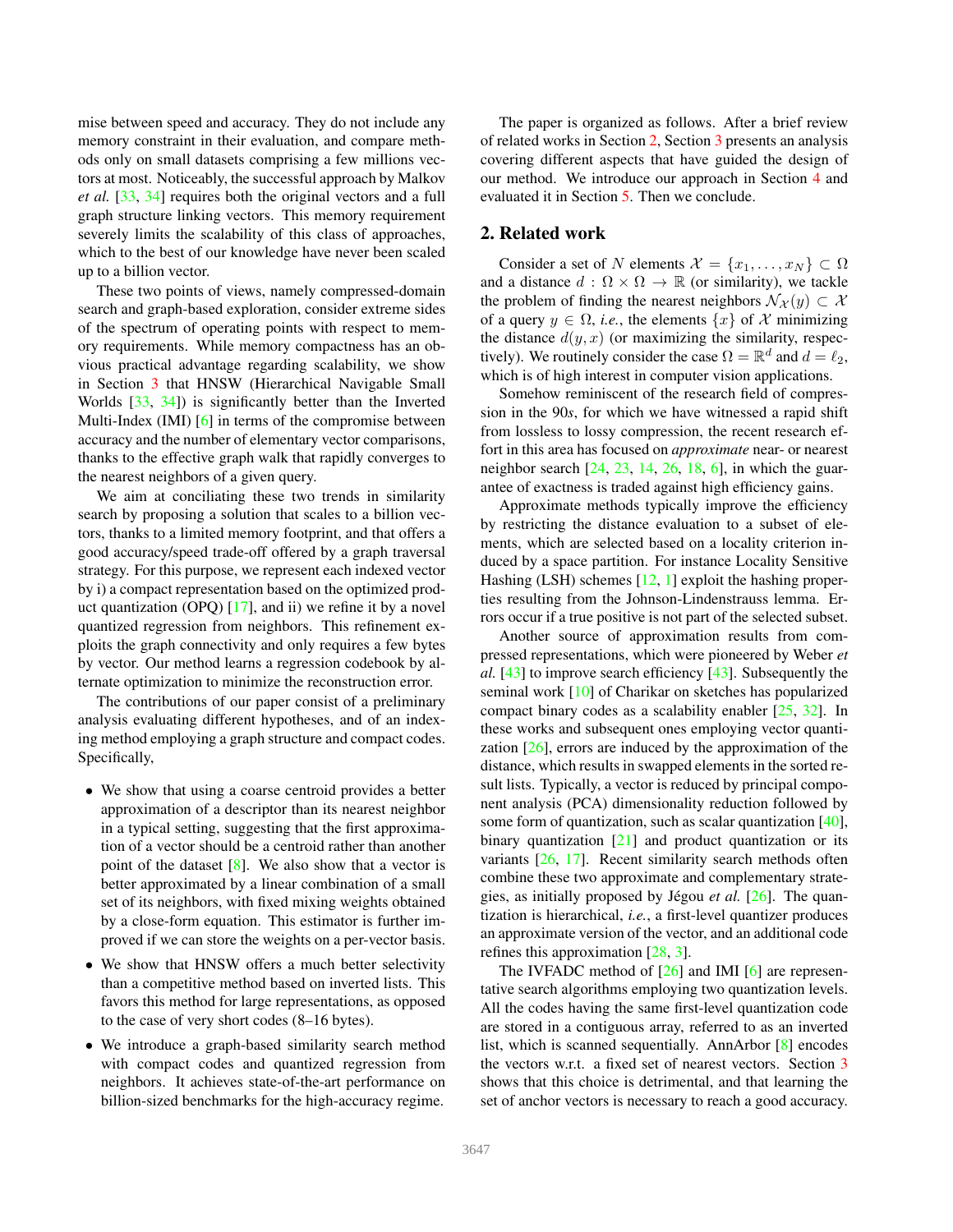Graph-based approaches. Unlike approaches based on space partitioning, the inspirational NN-descent algorithm [\[13\]](#page-8-38) builds a knn-graph to solve the all-neighbors problem: the goal is to find the k nearest neighbors in  $\mathcal{X}$ , w.r.t. d, for each  $x \in \mathcal{X}$ . The search procedure proceeds by local updates and is not exhaustive, *i.e.*, the algorithm converges without considering all pairs  $(x, x') \in \mathcal{X}^2$ . The authors of NN-decent have also considered it for the approximate nearest neighbor search.

Yuri Malkov *et al.* [\[33,](#page-8-25) [34\]](#page-8-15) introduced the most accomplished version of this algorithm, namely HNSW. This solution selects a series of nested subsets of database vectors, or "layers". The first layer contains only a single point, and the base layer is the whole dataset. The sizes of the layers follow a geometric progression, but they are otherwise sampled randomly. For each of these layers HNSW constructs a neighborhood graph. The search starts from the first layer. A greedy search is performed on the layer until it reaches the nearest neighbor of the query within this layer. That vector is used as an entry point in the next layer as a seed point to perform the search again. At the base layer, which consists of all points, the procedure differs: a bread first search starting at the seed produces the resulting neighbors.

It is important that the graph associated with each subset is *not* the exact knn-graph of this subset: long-range edges must be included. This is akin to simulated annealing or other diversification techniques in optimization: a fraction of the evaluated elements must be far away. In HNSW, this diversification is provided in a natural way, thanks to the long-range links enforced by the upper levels of the structure, which are built on fewer points. However, this is not sufficient, which led Malkov et al. to design a "shrinking" operator that reduces a list of neighbors for a vector in a way that does not necessarily keeps the nearest ones.

### <span id="page-2-0"></span>3. Preliminary analysis

This section presents several studies that have guided the design of the approach introduced in Section [4.](#page-4-0) All these evaluations are performed on  $\mathcal{X} = \text{Deep1M} \subset \mathbb{R}^{96}$ , *i.e.*, the first million images of the Deep1B dataset [\[7\]](#page-8-21).

First, we carry out a comparison between the graphbased traversal of HNSW and the clustering-based hashing scheme employed in IMI. Our goal is to measure how effective a method is at identifying a subset containing neighbors with a minimum number of comparisons. Our second analysis considers different estimators of a vector to best approximate it under certain assumptions, including cases where an oracle provides additional information such as the neighbors. Finally, we carry out a comparative evaluation of different methods for encoding the descriptors in a compact form, assuming that exhaustive search with approximate representations is possible. This leads us to identify appealing choices for our target operating points.



<span id="page-2-1"></span>Figure 2. IMI *vs* HNSW: accuracy for a given selectivity.

#### 3.1. Selectivity: HNSW versus IMI

We consider two popular approaches for identifying a subset of elements, namely the multi-scale graph traversal of HNSW [\[34\]](#page-8-15) and the space partitioning employed in IMI [\[6\]](#page-8-26), which relies on a product quantizer [\[26\]](#page-8-7). Both methods consists of (i) an identification stage, where the query vector is compared with a relatively small set of vectors (centroids or upper level in HNSW); and (ii) a comparison stage, in which most of the actual distance evaluations are performed. For a more direct comparison, we compute the exact distances between vectors. We measure the tradeoff between accuracy and the number of distance calculations. This is linearly related to selectivity: this metric [\[36\]](#page-8-39) measures the fraction of elements that must be looked up.

We select standard settings for this setup: for IMI, we use 2 codebooks of  $2^{10}$  centroids, resulting in about 1M inverted lists. For HNSW, we use 64 neighbors on the base layer and 32 neighbors on the other ones. During the refinement stage, both methods perform code comparisons starting from most promising candidates, and store the  $k$  best search results. The number of comparisons after which the search is stopped is a search-time parameter  $T$  in both methods. Figure [2](#page-2-1) reports the accuracy as a function of the number of distance computations performed for both methods.

The plot shows that HNSW is 5 to 8 times more selective than IMI for a desired level of accuracy. This better selectivity does not directly translate to the same speed-up because HNSW requires many random probes from main memory, as opposed to contiguous inverted lists. Yet this shows that *HNSW will become invariably better than IMI for larger vector representations*, when the penalty of random accesses does not dominate the search time anymore. Figure [3](#page-3-0) confirms that HNSW with a scalar quantizer is faster and more accurate than an IMI employing very fine quantizers at both levels. However, this requires 224 bytes per vector, which translates to 50 GB in RAM when including all overheads of the data structure.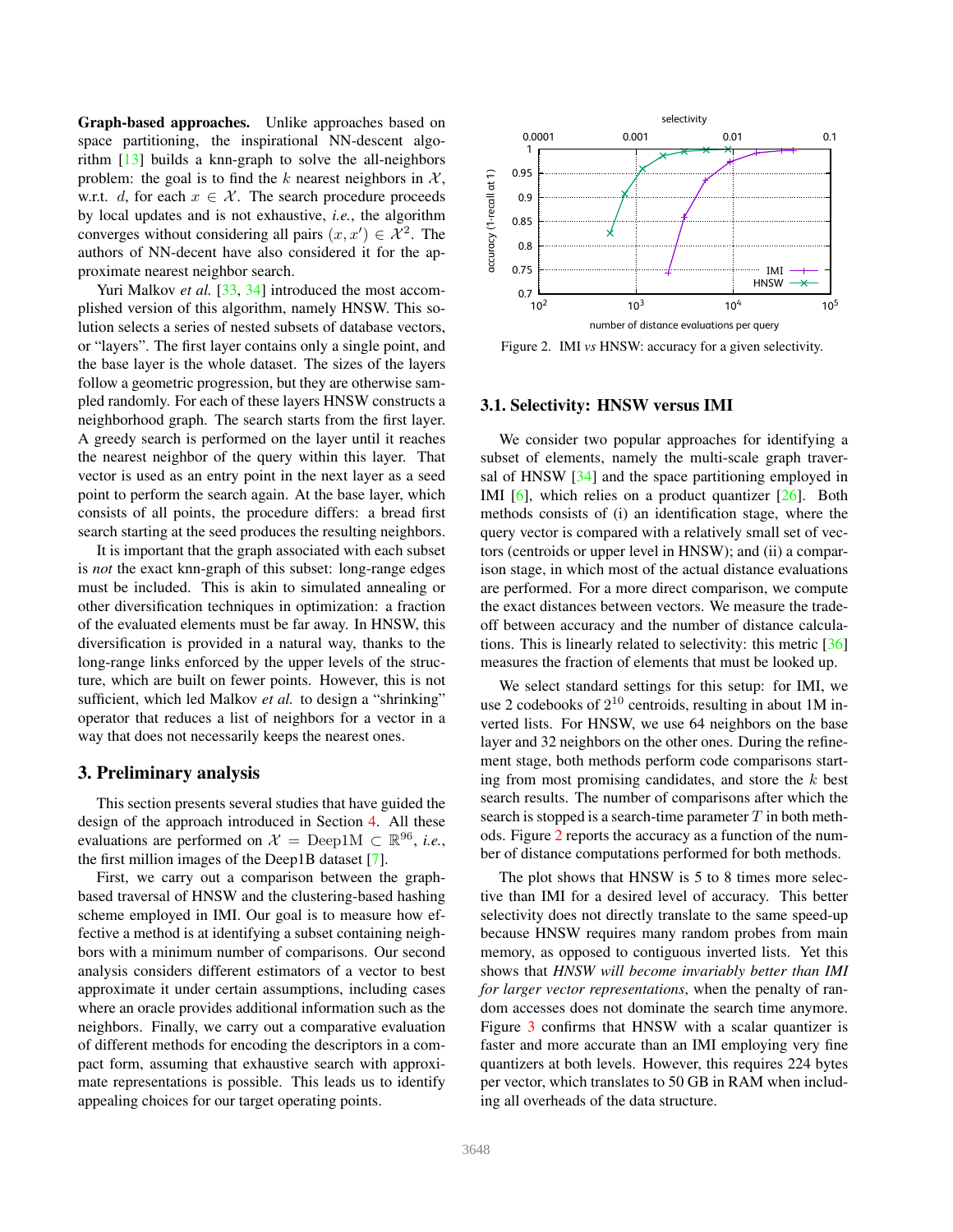

<span id="page-3-0"></span>Figure 3. IMI *vs* HNSW on mid-sized dataset (Deep100M): tradeoff between speed and accuracy. Both methods use 96-byte encodings of descriptors. The HNSW memory size is larger because of the graph connectivity, see text for details.

### <span id="page-3-4"></span>3.2. Centroids, neighbor or regression?

Hereafter we investigate several ways of getting a coarse approximation<sup>[1](#page-3-1)</sup> of a vector  $x \in \mathcal{X}$ :

- **Centroid.** We learn by k-means a coarse codebook  $C$  comprising 16k elements. It is learned either directly on  $X$ or using a distinct training set of 1 million vectors. We approximate x by its nearest neighbor  $q(x) \in \mathcal{C}$ .
- Nearest neighbor. We assume that we know the nearest neighbor  $n_1(x)$  of x and can use it as an approximation. This choice shows the upper bound of what we can achieve by selecting a single vector in  $X$ .
- Weighted average. Here we assume that we have access to the  $k = 8$  nearest neighbors of x ordered by decreasing distances, stored in matrix form as  $N(x) =$  $[n_1, \ldots, n_k]$ . We estimate x as the weighted average

$$
\bar{x} = \beta^{\star \top} \mathbf{N}(x),\tag{1}
$$

where  $\beta^*$  is a fixed weight vector constant shared by all elements in  $X$ . The close-form computation of  $\beta^*$ is detailled in Section [4.](#page-4-0)

**Regression.** Again we use  $N(x)$  to estimate x, but we additionally assume that we perfectly know the optimal regression coefficients  $\beta(x)$  minimizing the reconstruction error of  $x$ . In other words we compute

<span id="page-3-3"></span>
$$
\hat{x} = \beta(x)^\top \mathbf{N}(x),\tag{2}
$$

where  $\beta(x)$  is obtained as the least-square minimizer of the over-determined system  $||x - \beta(x)|^{\top} \mathbf{N}(x)||^2$ .



<span id="page-3-2"></span>Figure 4. Cumulative probability mass function of the square loss for different estimators of x.  $q(x)$ : the closest centroid from a codebook learned on X or  $(q(x)^*)$  a distinct set;  $n_1(x)$ : nearest neighbor in  $\mathcal{X}$ ;  $\bar{x}$ : weighted average of 8 neighbors;  $\hat{x}$ : the best estimator from its 8 nearest neighbors.

Figure [4](#page-3-2) shows the distribution of the error (square Euclidean distance) for the different estimators. We draw several observations. First, choosing the centroid  $q(x)$  in a codebook of 16k vectors is comparatively more effective than taking the nearest neighbor  $n_1(x)$  amongst the 64 $\times$ larger set  $X$  of 1 million vectors. Therefore using vectors of the HNSW upper level graph as reference points to compute a residual vector is not an interesting strategy.

Second, if the connectivity is granted for free or required by design like in HNSW, the performance achieved by  $\bar{x}$ suggests that we can improve the estimation of  $x$  from its neighbors with no extra storage, if we have a reasonable approximation of  $N(x)$ .

Third, under the same hypotheses and assuming additionally that we have the parameter  $\beta(x)$  for all x, a better estimator can be obtained with Eqn. [2.](#page-3-3) This observation is the key to the re-ranking strategy introduced in Section [4.](#page-4-0)

#### 3.3. Coding method: first approximation

We evaluate which vector compression is most accurate *per se* to perform an initial search given a memory budget. Many studies of this kind focus on very compact codes, like 8 or 16 bytes per vector. We are interested in higheraccuracy operating points. Additionally, the results are often reported for systems parametrized by several factors (short-list, number of probes, etc), which makes it difficult to separate the false negatives induced by the coding from those resulting from the search procedure.

To circumvent this comparison issue, we compress and decompress the database vectors, and perform an exhaustive search. All experiments in Table [1](#page-4-1) are performed on Deep1M (the 1M first images of the Deep1B dataset). The codebooks are trained on the provided distinct training set. We consider in particular product quantization (PQ [\[26\]](#page-8-7)) and optimized product quantizer (OPQ [\[17\]](#page-8-27)). We adopt a

<span id="page-3-1"></span><sup>&</sup>lt;sup>1</sup>Some of these estimations depend on additional information, for example when we assume that all other vertices of a given database vector  $x$ are available. We report them as topline results for the sake of our study.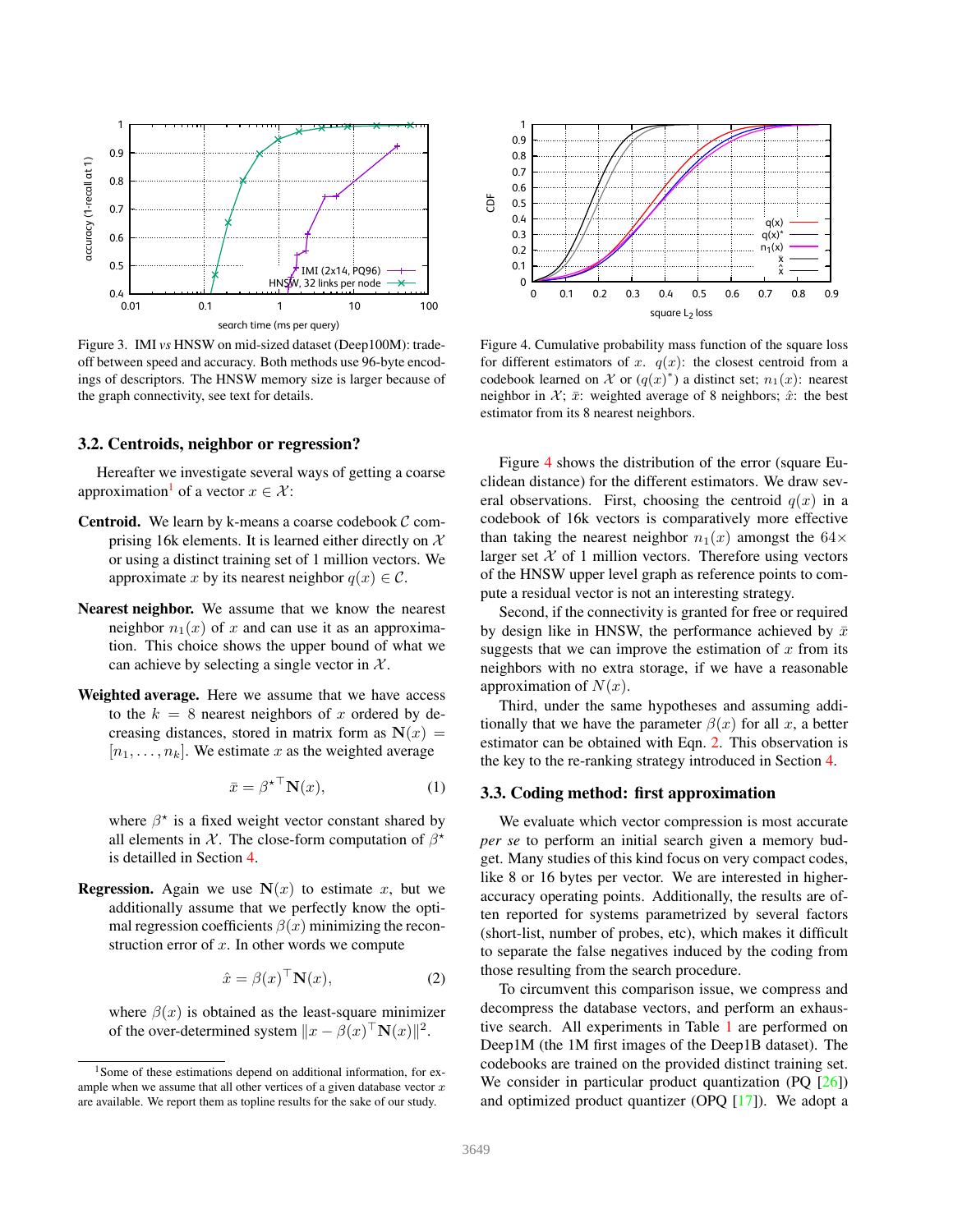| codec            | size        | accuracy    |              |  |
|------------------|-------------|-------------|--------------|--|
|                  | (bytes)     | recall $@1$ | recall $@10$ |  |
| none             | 384         | 1.000       | 1.000        |  |
| scalar quantizer | 96          | 0.978       | 1.000        |  |
| PO16x8           | 16          | 0.335       | 0.818        |  |
| PO8x16           | 16          | 0.394       | 0.881        |  |
| PQ2x8+OPQ14x8    | 16          | 0.375       | 0.867        |  |
| PO1x16+OPO14x8   | 16          | 0.422       | 0.899        |  |
| PO2x16+OPO12x8   | 16          | 0.421       | 0.904        |  |
| PO2x12+OPO13x8   | 16          | 0.382       | 0.870        |  |
| AnnArbor $[8]$   | 16<br>$(*)$ | 0.421       |              |  |
| OPO32x8          | 32          | 0.604       | 0.982        |  |
| PO1x16+OPO30x8   | 32          | 0.731       | 0.997        |  |
| PO2x16+OPO28x8   | 32          | 0.713       | 0.996        |  |
| PO2x14+OPO28x8   | 32          | 0.693       | 0.995        |  |
| PCA <sub>8</sub> | 32          | 0.017       | 0.074        |  |

<span id="page-4-1"></span>Table 1. HNSW: Exhaustive search in 1M vectors in 96D, with different coding methods. We report the percentage of queries for which the nearest neighbor is among the top1 (resp. top10) results. (\*) AnnArbor depends on a parenthood link (4 bytes).

notation of the form PQ16x8 or OPQ14x2, in which the values respectively indicate the number of codebooks and the number of bits per subquantizer.

Additionally, we consider a combination of quantizers exploiting residual vectors  $[26, 28]$  $[26, 28]$  to achieve higheraccuracy performance. In this case, we consider a 2-level residual codec, in which the first level is either a vector quantizer with 65536 centroids (denoted PQ1x16 in our notation) or a product quantizer ( $PQ2x12$  or  $PQ2x14$ ). What remains of the memory budget is used to store a OPQ code for the refinement codec, which encodes the residual vector. Note that IVFADC-based methods and variants like IMI [\[2\]](#page-8-40) exploit 2-level codecs. Only the data structure differs.

Our results show that 2-level codecs are more accurate than 1-level codecs. They are also more computationally expensive to decode. For operating points of 32 bytes, we observe that just reducing the vectors by PCA or encoding them with a scalar quantizer is sub-optimal in terms of accuracy. Using OPQ gives a much higher accuracy. Thanks to the search based on table lookups, it is also faster than a scalar quantizer in typical settings. For comparison with the AnnArbor method, we also report a few results on 16 bytes per vector. The same conclusions hold: a simple 2 level codec with 65536 centroids (*e.g.*, PQ1x16+OPQ14x8) gets the same codec performance as AnnArbor.

### <span id="page-4-0"></span>4. Our approach: L&C

This section describes our approach, namely L&C (link and code). It offers a state-of-the-art compromise between approaches considering very short codes (8–32 bytes) and those not considering the memory constraint, like FLANN and HNSW. After presenting an overview of our indexing structure and search procedure, we show how to improve the reconstruction of an indexed vector from its approximate neighbors with no additional memory. Then we introduce our novel refinement procedure with quantized regression coefficients, and details the optimization procedure used to learn the regression codebook. We finally conduct an analysis to discuss the trade-off between connectivity and coding, when fixing the memory footprint per vector.

### 4.1. Overview of the index and search

Vector approximation. All indexed vectors are first compressed with a coding method independent of the structure. It is a quantizer, which formally maps any vector  $x \in \mathbb{R}^d \mapsto q(x) \in \mathcal{C}$ , where  $\mathcal C$  is a finite subset of  $\mathbb{R}^d$ , meaning that  $q(x)$  is stored as a code.

Following our findings of Section [3,](#page-2-0) we adopt two-level encodings for all experiments. For the first level, we choose a product quantizer of size 2x12 or 2x14 bits (PQ2x12 and PQ2x14), which are cheaper to compute. For the second level, we use OPQ with codes of arbitrary length.

Graph-based structure. We adopt the HSNW indexing structure, except that we modify it so that it works with our coded vectors. More precisely, all vectors are stored in coded format, but the add and query operations are performed using asymmetric distance computations [\[26\]](#page-8-7): the query or vector to insert is not quantized, only the elements already indexed are. We fix the degree of the graphs at the upper levels to  $k = 32$ , and the size ratio between two graph levels at 30, *i.e.*, there are  $30 \times$  fewer elements in the graph level 1 than in the graph level 0.

Refinement strategy. We routinely adopt a two-stage search strategy [\[28\]](#page-8-37). During the first stage, we solely rely on the first approximation induced by  $q(\cdot)$  to select a shortlist of potential neighbor candidates. The indexed vectors are reconstructed on-the-fly from their compact codes. The second stage requires more computation per vector is and applied only on this short-list to re-rank the candidates. We propose two variants for this refinement procedure:

- Our 0-byte refinement does not require any additional storage per vector. It is performed by re-estimating the candidate element from its connected neighbors encoded with  $q(x)$ . Section [4.2](#page-4-2) details this method.
- We refine the vector approximation by using a set of quantized regression coefficients stored for each vector. These coefficients are learned and selected for each indexed vector offline, at building time, see Section [4.3.](#page-5-0)

#### <span id="page-4-2"></span>4.2. 0-byte refinement

Each indexed vector  $x$  is connected in the graph to a set of k other vectors,  $g_1(x), \ldots, g_k(x)$ , ordered by increas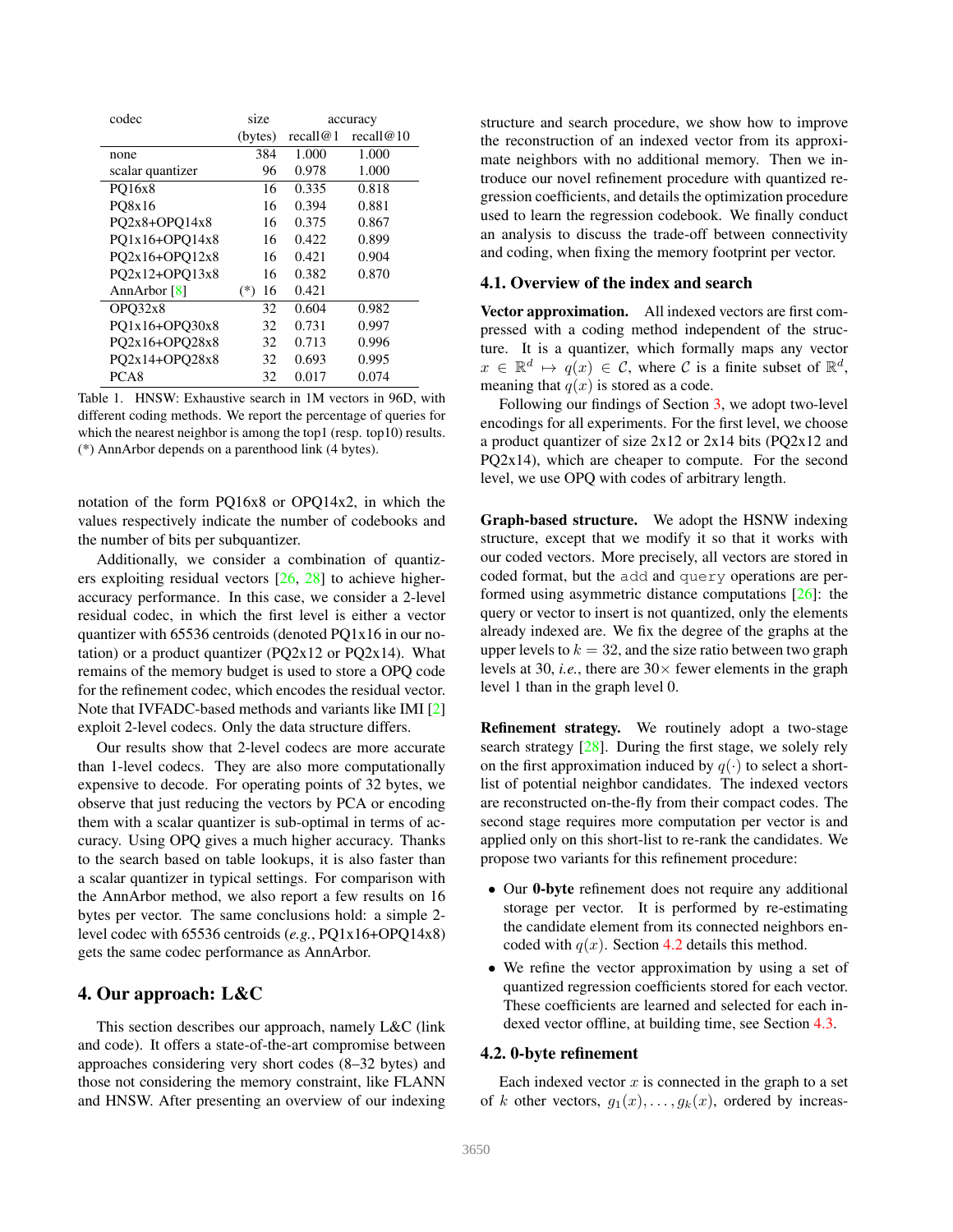ing distance to  $x$ . This set can include some of the nearest neighbors of  $x$ , but not necessarily. From their codes, we reconstruct x as  $q(x)$  and each  $g_i$  as  $q(g_i(x))$ . We define the matrix  $\mathbf{G}(x) = [q(x), q(g_1(x)), \dots, q(g_k(x))]$  stacking the reconstructed vectors. Our objective is to use this matrix to design a better estimator of x than  $q(x)$ , *i.e.*, to minimize the expected square reconstruction loss. For this purpose, we minimize the empirical loss

<span id="page-5-3"></span>
$$
L(\beta) = \sum_{x \in \mathcal{X}} \|x - \beta^{\top} \mathbf{G}(x)\|^2.
$$
 (3)

over X. Note that, considering the small set of  $k + 1$  parameters, using a subset of  $X$  does not make any difference in practice. We introduce the vertically concatenated vector and matrix

$$
\mathbf{X} = \begin{bmatrix} x_1 \\ \vdots \\ x_N \end{bmatrix} \quad \text{and} \quad \mathbf{Y} = \begin{bmatrix} \mathbf{G}(x_1) \\ \vdots \\ \mathbf{G}(x_N) \end{bmatrix} \tag{4}
$$

and point out that  $L(\beta) = ||X - \beta^\top \mathbf{Y}||^2$ . This is a regular least-square problem with a closed-form solution  $\beta^* =$  $\mathbf{Y}^*X$ , where  $\mathbf{Y}^*$  is the Moore-Penrose pseudo-inverse of **Y**. We compute the minimizer  $\beta^*$  with a standard regressor. This regression weights are shared by all index elements, and therefore do not involve any per-vector code. A indexed vector is refined from the compact codes associated with  $x$  and its connected vectors as

$$
\bar{x} = \beta^{\star \top} \mathbf{G}(x). \tag{5}
$$

In expectation and by design,  $\bar{x}$  is a better approximation of x than  $q(x)$ , *i.e.*, it reduces the quantization error. It is interesting to look at the weight coefficient in  $\beta^*$  corresponding to the vector  $q(x)$  in the final approximation. It can be as small as 0.5 if the quantizer is very coarse: in this situation the quantization error is large and we significantly reduce it by exploiting the neighbors. In contrast, if the quantization error is limited, the weight is typically 0.9.

#### <span id="page-5-0"></span>4.3. Regression codebook

The proposed 0-byte refinement step is granted for free, given that we have a graph connecting each indexed element with nearby points. As discussed in Section [3.2,](#page-3-4) a vector  $x$  would be better approximated from its neighbors if we knew the optimal regression coefficients. This requires to store them on a per-vector basis, which would increase the memory footprint per vector by  $4 \times k$  bytes with floating-point values. In order to limit the additional memory overhead, we now describe a method to learn a codebook  $\mathcal{B} = \{\beta_1, \dots, \beta_B\}$  of regression weight vectors. Our objective is to minimize the empirical loss

<span id="page-5-1"></span>
$$
L'(\mathcal{B}) = \sum_{x \in \mathcal{X}} \min_{\beta \in \mathcal{B}} \|x - \beta^{\top} \mathbf{G}(x)\|^2.
$$
 (6)

Performing a k-means directly on regression weight vectors would optimize the  $\ell_2$ -reconstruction of the regression vector  $\beta(x)$ , but not of the loss in Eqn. [6.](#page-5-1) We use k-means only to initialize the regression codebook. Then we use an EM-like algorithm alternating over the two following steps.

1. Assignment. Each vector x is assigned to the codebook element minimizing its reconstruction error:

$$
\beta(x) = \arg\min_{\beta \in \mathcal{B}} \|x - \beta^{\top} \mathbf{G}(x)\|^2.
$$
 (7)

2. Update. For each cluster, that we conveniently identify by  $\beta_i$ , we find the optimal regression weights

<span id="page-5-2"></span>
$$
\beta_i^* = \arg \min_{\beta} \sum_{x \in \mathcal{X} : \beta(x) = \beta_i} \|x - \beta^{\top} \mathbf{G}(x)\|^2 \quad (8)
$$

and update  $\beta_i \leftarrow \beta_i^*$  accordingly.

For a given cluster, Eqn. [8](#page-5-2) is the same as the one of Eqn. [3,](#page-5-3) except that the solution is computed only over the subset of vectors assigned to  $\beta_i$ . It is closed-form as discussed earlier.

In practice, as B is relatively small ( $B = 256$ ), we only need a subset of  $X$  to learn a representative codebook  $B$ . This refinement stage requires 1 byte per indexed vector to store the selected weight vector from the codebook B.

Product codebook. As shown later in the experimental section, the performance improvement brought by this regression codebook is worth the extra memory per vector. However, the performance rapidly saturates as we increase the codebook size  $B$ . This is expected because the estimator  $\beta(x)^\top \mathbf{G}(x)$  only spans a  $(k+1)$ -dimensional subspace of  $\mathbb{R}^d$ ,  $k \ll d$ . Therefore the projection of x lying in the null space  $\ker(G)$  cannot be recovered.

We circumvent this problem by adopting a strategy inspired by product quantization [\[26\]](#page-8-7). We evenly split each vector as  $x = [x^1; \dots, x^M]$ , where each  $x^j \in \mathbb{R}^{\bar{d}/M}$ , and learn a product regression codebook  $\mathcal{B}^1 \times ... \times \mathcal{B}^M$  , *i.e*., one codebook per subspace. In this case, extending the superscript notation to  $\beta$  and G, the vector is estimated as

$$
\hat{x} = [\beta^1(x^1)\mathbf{G}^1(x), \dots, \beta^M(x^M)\mathbf{G}^M(x)], \qquad (9)
$$

where  $\forall j$ ,  $\beta^j(x^j) \in \mathcal{B}^j$ . The set of possible estimators spans a subspace having to up  $M \times k$  dimensions. This refinement method requires M bytes per vector.

#### 4.4. L&C: memory/accuracy trade-offs

As discussed earlier, HNSW method is both the fastest and most accurate indexing method at the time being, but its scalability is restricted by its high memory usage. For this reason, it has never been demonstrated to work at a billionscale. In this subsection, we analyze our algorithm L&C when imposing *a fixed memory budget per vector*. Three factors contribute to the marginal memory footprint: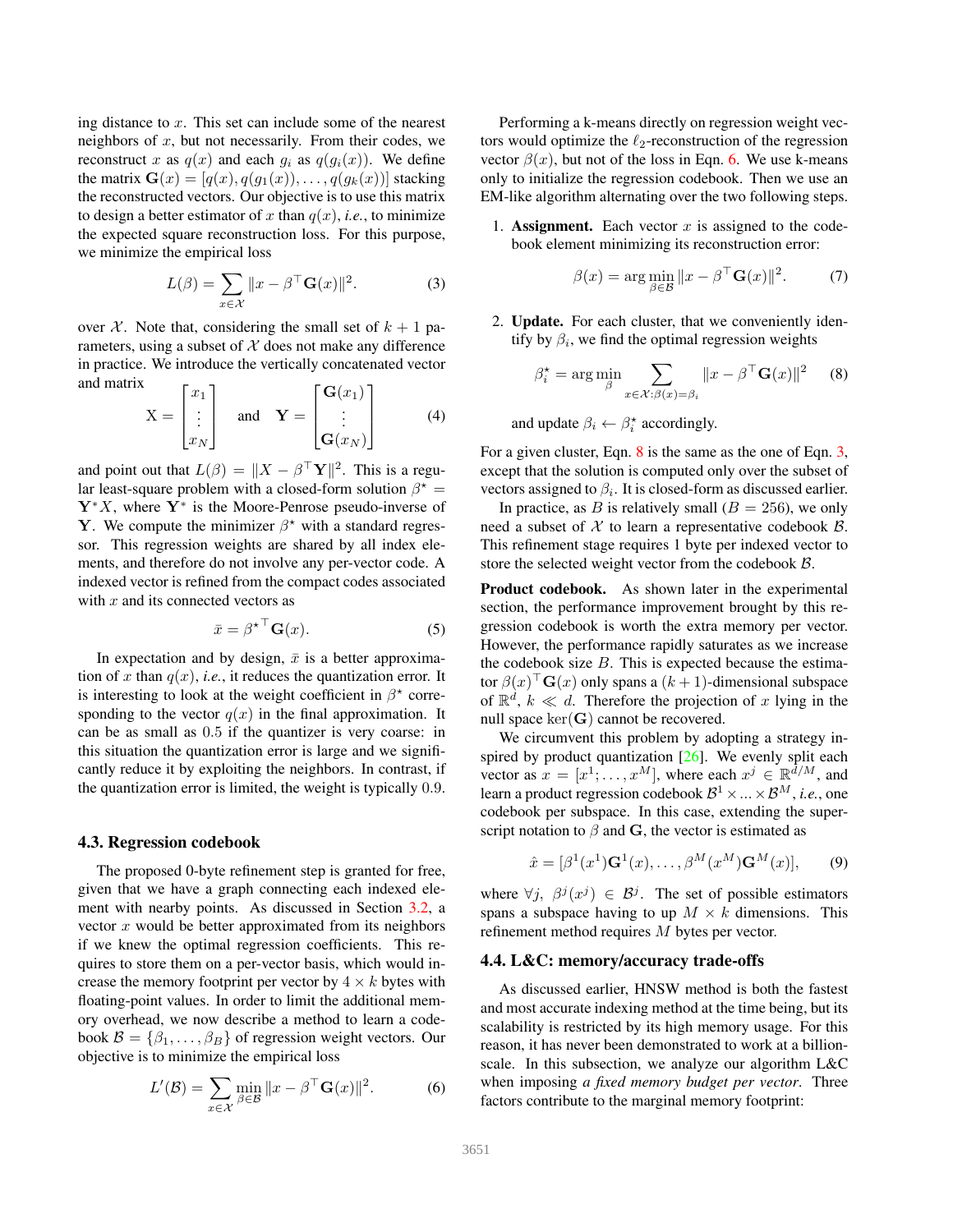

<span id="page-6-1"></span>Figure 5. Deep1M: Performance obtained depending on whether we allocate a fixed memory budget of 64 bytes to codes (OPQ codes of varying size) or links. Recall that  $T$  is the parameter capping the number of distance evaluations.

- the code used for the initial vector approximation, for instance OPQ32 (32 bytes);
- the number  $k$  of graph links per vector (4 bytes per link);
- [*optionally*] the M bytes used by our refinement method from neighbors with a product regression codebook.

**L&C Notation.** To identify unambiguously the parameter setting, we adopt a notation of the form L6&OPQ40. L6 indicates that we use 6 links per vector in the graph and OPQ40 indicates that we use first encode the vector with OPQ, allocating 40 bytes per vector. If, optionally, we use a regression codebook, we refer to as by the notation M=4 in tables and figures. The case of 0-coding is denoted by M=0.

Coding *vs* Linking. We first consider the compromise between the number of links and the number of bytes allocated to the compression codec. Figure [5](#page-6-1) is a simple experiment where we start from the full HNSW representation and reduce either the number of links or the number of dimensions stored for the vectors. We consider all setups reaching the same budget of 64 bytes, and report results for several choices of the parameter  $T$ , which controls the total number of comparisons.

We observe that there is a clear trade-off enforced by the memory constraint. The search is ineffective with too few links, as the algorithm can not reache all points. At the opposite side, the accuracy is also impacted by a too strong approximation of the vector, when the memory budget allocated to compression is insufficient. Interestingly, increasing  $T$  shifts the optimal trade-off towards allocating more bytes to the code. This means that the neighbors can be reached but require more hops in the graphs.

Coding vectors *vs* regression coefficients. We now fix the number of links to 6 and evaluate the refinement strategy under a fixed total memory constraint. In this case we

|              | vector quantization   |      | R@1         |     |                  |       |
|--------------|-----------------------|------|-------------|-----|------------------|-------|
| codec        | error $(\times 10^3)$ |      | exhaustive  |     | $T=1024$ T=16384 |       |
| Deep:        | 100M                  | 1B   | 100M        | 1 B | 100M             | 1B    |
| L6&OPO40     | 24.3                  | 24.3 | 0.608 0.601 |     | 0.427            | 0.434 |
| L6&OPO40 M=0 | 22.7                  | 22.5 | 0.611 0.600 |     | 0.429            | 0.435 |
| L6&OPO36 M=4 | 21.9                  | 21.5 | 0.608 0.607 |     | 0.428            | 0.434 |
| L6&OPO32 M=8 | 20.0                  | 19.8 | 0.625 0.612 |     | 0.438            | 0.438 |

<span id="page-6-2"></span>Table 2. Under a constraint of 64 bytes and using  $k = 6$  links per indexed vector, we consider different trade-offs for allocating bytes to between codes for reconstruction and neighbors.

have a trade-off between the number of bytes allocated to the compression codec and to the refinement procedure.

The first observation drawn from Table [2](#page-6-2) is that the two refinement methods proposed in this section both significantly reduce the total square loss. This behavior is expected for the 0-coding because it is exactly what the method optimizes. However, this better reconstruction performance does not translate to a better recall in this setup. We have investigated the reason of this observation, and discovered that the 0-coding approach gives a clear gain when regressing with the exact neighbors, but those provided by the graph structure have more long-range links.

In contrast, our second refinement strategy is very effective. Coding the regression coefficients with our codebook significantly improves both the reconstruction loss and the recall: the refinement coding based on the graph is more effective than the first-level coding, which is agnostic of the local distribution of the vectors.

### <span id="page-6-0"></span>5. Experiments

The experiments generally evaluate the search time *vs* accuracy tradeoff, considering also the size of the vector representation. The accuracy is measured as the fraction of cases where the actual nearest neighbor of the query is returned at rank 1 or before some other rank (recall @ rank). The search time is given in milliseconds per query on a 2.5 GHz server with 1 thread. Batching searches with multiple threads is trivial but timings are less reproducible.

#### 5.1. Baselines & implementation

We chose IMI as a baseline method because most recent works on large-scale indexing build upon it [\[30,](#page-8-41) [4,](#page-8-42) [7,](#page-8-21) [15\]](#page-8-22) and top results for billion-scale search are reported by methods relying on it. We use the competitive implementation of Faiss [\[29\]](#page-8-43) (in CPU mode) as the IMI baseline. We use the automatic hyperparameter tuning to optimize IMI's operating points. The parameters are the number of visited codes (T), the multiprobe number and the Hamming threshold used to compare polysemous codes [\[15\]](#page-8-22).

Our implementation of HNSW follows the original NM-SLIB version [\[9\]](#page-8-24). The most noticeable differences are that (i) vectors are added by batches because the full set of vectors does not fit in RAM, and (ii) the HNSW structure is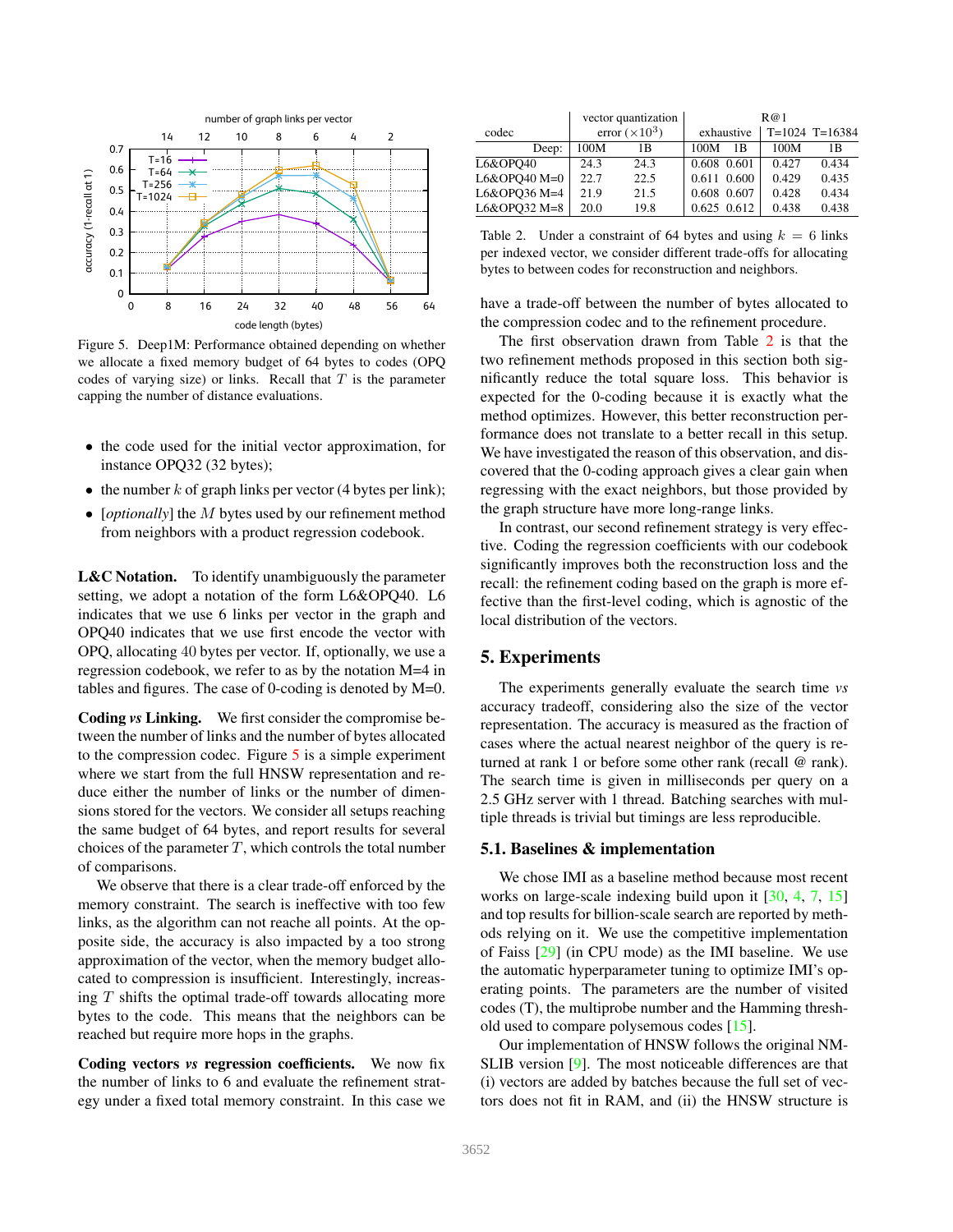

<span id="page-7-0"></span>Figure 6. Speed *vs* accuracy on Deep1B (top) and BIGANN (bottom). Timings are measured per query on 1 core.

built layer by layer, which from our observation improve the quality of the graph. Indexing 1 billion vectors takes about 26 hours with L&C: we can add more than 10,000 vectors per second to the index. We refine at most 10 vectors.

For the encodings, we systematically perform a rotation estimated with Optimized Product Quantization (OPQ) to facilitate the encoding in the second level product quantizer.

#### 5.2. Large-scale evaluation

We evaluate on two large datasets widely adopted by the computer vision community. BIGANN [\[28\]](#page-8-37) is a dataset of 1B SIFT vectors in 256 dimensions, and Deep1B is a dataset of image descriptors extracted by a CNN. Both datasets come with a set of 10,000 query vectors, for which the ground-truth nearest neighbors are provided as well as a set of unrelated training vectors that we use to learn the codebooks for the quantizers. IMI codebooks are trained using 2 million vectors, and the regression codebooks of L&C are trained using 250k vectors and 10 iterations.

Figure [6](#page-7-0) compares the operating points in terms of search time *vs* accuracy on Deep1B for encodings that use 96 bytes per vector. For most operating points, our L&S method is much faster, for example  $2.5 \times$  faster to attain a recall@1 of 50% on Deep1B. The improvement due to the refinement step, *i.e.* the regression from neighborhood, is also significant. It consumes a few more bytes per vector (up to 8).

For computationally expensive operating points, IMI is better for recall@1 because the  $4k=52$  bytes spent for links could be used to represent the vertices more accurately.

|                     | R@1   | R@10  | R@100 | time (ms) | bytes |  |  |  |  |
|---------------------|-------|-------|-------|-----------|-------|--|--|--|--|
| <b>BIGANN</b>       |       |       |       |           |       |  |  |  |  |
| Multi-LOPO [30]     | 0.430 | 0.761 | 0.782 | 8         | 16    |  |  |  |  |
| OMulti-D-OADC-L [6] | 0.421 | 0.755 | 0.782 | 7         | 16    |  |  |  |  |
| <b>FBPO [4]</b>     | 0.179 | 0.523 | 0.757 | 1.9       | 16    |  |  |  |  |
|                     | 0.186 | 0.556 | 0.894 | 9.7       | 16    |  |  |  |  |
| Polysemous $[15]$   | 0.330 |       | 0.856 | 2.77      | 16    |  |  |  |  |
| L7&C32 M=8          | 0.461 | 0.608 | 0.613 | 2.10      | 72    |  |  |  |  |
| Deep1B              |       |       |       |           |       |  |  |  |  |
| <b>GNO-IMI</b> [7]  | 0.450 | 0.8   |       | 2.0       | 16    |  |  |  |  |
| Polysemous $[15]$   | 0.456 |       |       | 3.66      | 20    |  |  |  |  |
| L13&C40 M=8         | 0.668 | 0.826 | 0.830 | 3.50      | 108   |  |  |  |  |

<span id="page-7-1"></span>Table 3. State of the art on two billion-sized datasets.

#### 5.3. Comparison with the state of the art

We compare L&C with other results reported in the literature, see Table [3.](#page-7-1) Our method uses significantly more memory than others that are primarily focusing on optimizing the compromise between memory and accuracy. However, unlike HNSW, it easily scales to 1 billion vectors on one server. L&C is competitive when the time budget is small and one is interested by higher accuracy. The competing methods are either much slower, or significantly less accurate. On Deep1B, only the polysemous codes attain an efficienty similar to ours, obtained with a shorter memory footprint. However it only attains recall  $@1=45.6\%$ , against 66.7% for L&C. Considering the recall@1, we outperform the state of the art on BIGANN by a large margin with respect to the accuracy/speed trade-off.

Note, increasing the coding size with other methods would increase accuracy, but would also invariably increase the search time. Considering that, in a general application, our memory footprint remains equivalent or smaller than other meta-data associated with images, our approach offers an appealing and practical solution in most applications.

# 6. Conclusion

We have introduced a method for precise approximate nearest neighbor search in billion-sized datasets. It targets the high-accuracy regime, which is important for a vast number of applications. Our approach makes the bridge between the successful compressed-domain and graph-based approaches. The graph-based candidate generation offers a higher selectivity than the traditional structures based on inverted lists. The compressed-domain search allows us to scale to billion of vectors on a vanilla server. As a key novelty, we show that the graph structure can be used to improve the distance estimation for a moderate or even null memory budget. As a result, we report state-of-the-art results on two public billion-sized benchmarks in the highaccuracy regime.

Our approach is open-sourced in the Faiss library [\[29\]](#page-8-43).